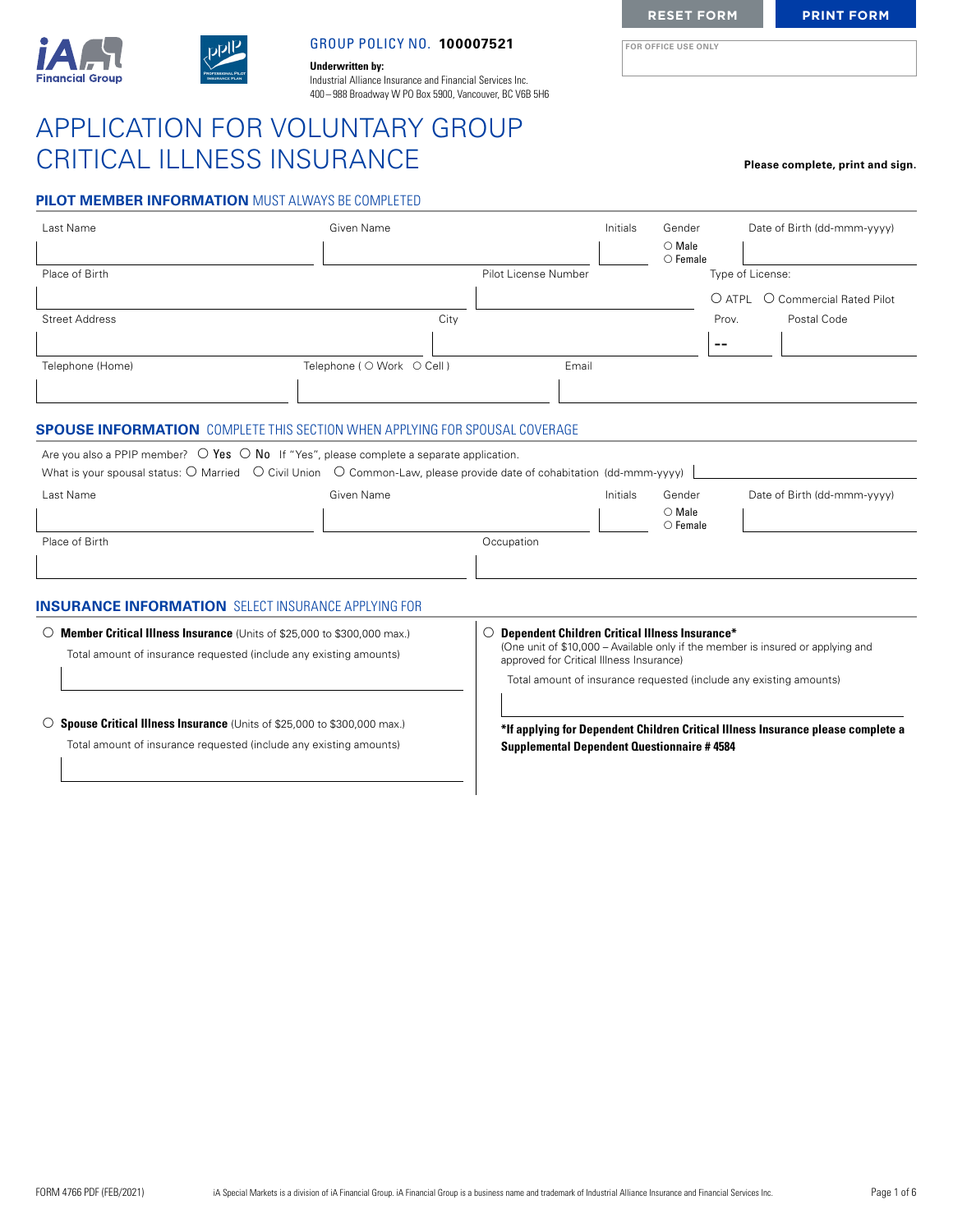

# **HEALTH AND LIFESTYLE QUESTIONS** MUST ALWAYS BE COMPLETED WHEN APPLYING

|                 |                                                                                                                                                                                                                                                                                                                                                                                                                                                                                                                          | <b>Member</b> |            |            | <b>Spouse</b> |
|-----------------|--------------------------------------------------------------------------------------------------------------------------------------------------------------------------------------------------------------------------------------------------------------------------------------------------------------------------------------------------------------------------------------------------------------------------------------------------------------------------------------------------------------------------|---------------|------------|------------|---------------|
|                 | If you answer "Yes" to any question below (or "No" to question 8), please complete the Additional Details section below.                                                                                                                                                                                                                                                                                                                                                                                                 | Yes           | No         | Yes        | No            |
| 1)              | $\circ$ ft/in<br>$\bigcirc$ lbs<br><b>Member:</b><br>Height:<br>Weight:<br>$\circ$ cm<br>$\circ$ kgs                                                                                                                                                                                                                                                                                                                                                                                                                     |               |            |            |               |
| 2)              | $\circ$ ft/in<br>$\bigcirc$ lbs<br>Weight:<br>Spouse:<br>Height:<br>$\circ$ cm<br>$\circ$ kgs                                                                                                                                                                                                                                                                                                                                                                                                                            |               |            |            |               |
| 3)              | In the last 12 months, have you used, in any form whatsoever, tobacco, nicotine or cannabis mixed with tobacco? If "Yes", indicate product used and provide details below.                                                                                                                                                                                                                                                                                                                                               | $\circ$       | $\circ$    | О          | O             |
| 4)              | Have you flown as a pilot, student or crew member in the last two years or do you have any intention to do so?                                                                                                                                                                                                                                                                                                                                                                                                           | N/A           |            | $\circ$    | $\circ$       |
| 5)              | Have you engaged in or do you intend to participate in scuba diving, parachuting or other hazardous sport or activity?                                                                                                                                                                                                                                                                                                                                                                                                   | $\circ$       | $\circ$    | $\bigcirc$ | $\bigcirc$    |
| 6)              | Do you intend to travel or reside outside Canada or the United States for more than a month?                                                                                                                                                                                                                                                                                                                                                                                                                             | $\circ$       | $\circ$    | $\circ$    | $\bigcirc$    |
| 7)              | Have you had a request for life, disability or critical illness insurance declined, postponed, rated or modified in any way?                                                                                                                                                                                                                                                                                                                                                                                             | $\circ$       | $\circ$    | $\bigcirc$ | $\bigcirc$    |
| 8)              | Are you now actively engaged in your occupation on a full-time basis? If "No", please provide details including reason why you are not working on a full-time basis.                                                                                                                                                                                                                                                                                                                                                     | $\circ$       | $\circ$    | $\circ$    | $\circ$       |
| 9)              | Have you ever had or ever been treated for cancer, tumour, cyst, polyp or other growth, moles, anemia, blood disorder or any form of malignant disease? Any immune system abnormality<br>including AIDS (Acquired Immune Deficiency Syndrome), positive HIV test, enlargement of lymph glands, unusual skin lesions, or unexplained infections?                                                                                                                                                                          | $\circ$       | $\circ$    | $\circ$    | $\bigcirc$    |
| 10 <sub>l</sub> | Have you ever had or have you ever been treated for chest pain, angina, heart attack, high blood pressure, abnormal ECG, stroke, paralysis, transient ischemic attack (TIA), elevated<br>cholesterol, or other disorders of the heart or aorta, blood vessels or circulatory system? Diabetes, pancreatitis, thyroid or other endocrine disorder? Lung or other respiratory disease<br>or disorder? Any disorder of the eyes (excluding near or far sightedness), ears, vocal chords or larynx including loss of speech? | $\circ$       | $\circ$    | $\circ$    | $\circ$       |
| 11)             | Have you ever been treated for or diagnosed with kidney, bladder, prostate (including an elevated PSA test result) or breast disorder (including cysts, lumps, biopsy or abnormal<br>mammogram or ultrasound) or other genitourinary disorder, hepatitis B or C (including carrier), cirrhosis or other liver disorder, ulcerative colitis, Crohn's disease or other disorder of<br>the gastrointestinal tract?                                                                                                          | $\bigcirc$    | $\circ$    | $\circ$    | $\circ$       |
| 12)             | Have you ever had or have you ever been treated for dizziness, seizures, epilepsy, tremor, paresthesia, loss of balance, numbness, multiple sclerosis, Alzheimer's disease, Parkinson's<br>disease, amyotrophic lateral sclerosis (ALS) or any other neurological disorder? Stress, anxiety, depression or any other psychiatric disorder? Disease or disorder of muscles, ligaments,<br>tendons, bones or joints including but not limited to arthritis, lupus in any form, amputation or deformity?                    | $\circ$       | $\circ$    | $\circ$    | $\circ$       |
| 13)             | Have you ever used marijuana, heroin, morphine, cocaine, LSD, barbiturates, amphetamines, or any other drug or narcotic, except as prescribed by your physician?                                                                                                                                                                                                                                                                                                                                                         | $\circ$       | $\circ$    | $\circ$    | $\bigcirc$    |
| 14)             | Do you presently drink more than 12 alcoholic beverages per week? If "Yes", state number, kind and frequency consumed.<br>a)                                                                                                                                                                                                                                                                                                                                                                                             | $\circ$       | $\circ$    | $\circ$    | $\circ$       |
|                 | Have you ever changed your pattern of drinking (increased or decreased), received advice or treatment for, or attended any rehabilitation program for alcohol or drug use?<br>b)                                                                                                                                                                                                                                                                                                                                         | $\circ$       | $\circ$    | $\circ$    | $\circ$       |
| 15)             | Have you any condition for which hospitalization, further testing, investigation or surgery has been advised, or which have not yet been done, or for which you are still awaiting results?                                                                                                                                                                                                                                                                                                                              | $\circ$       | $\circ$    | $\circ$    | $\bigcirc$    |
| 16)             | Are you taking any prescribed medication? If "Yes", state name of medication and reason for use.                                                                                                                                                                                                                                                                                                                                                                                                                         | $\circ$       | $\bigcirc$ | $\bigcirc$ | $\bigcirc$    |
| 17)             | Are you aware of any symptoms or complaints regarding your health for which you have not yet consulted a physician or received treatment?                                                                                                                                                                                                                                                                                                                                                                                | $\circ$       | $\circ$    | $\bigcirc$ | $\bigcirc$    |
| 18)             | Have you been absent from work for more than seven consecutive days within the past year due to sickness or injury?                                                                                                                                                                                                                                                                                                                                                                                                      | $\circ$       | $\circ$    | $\circ$    | $\bigcirc$    |
| 19)             | Has there been a variation in your weight in the past year? If "Yes", please provide details including reason and number of pounds/kilograms gained or lost.                                                                                                                                                                                                                                                                                                                                                             | $\circ$       | $\circ$    | $\circ$    | $\bigcirc$    |
| 20 <sub>l</sub> | Females only: Are you currently pregnant? If "Yes", please provide your estimated due date and advise of any complications with current or past pregnancies.                                                                                                                                                                                                                                                                                                                                                             | $\circ$       | $\circ$    | $\circ$    | $\circ$       |
| 21)             | During the past 10 years, have you consulted a physician, received treatment or been hospitalized, had surgery or any test (other than routine checkup or minor injury) for any<br>disease, disorder or ailment not already mentioned?                                                                                                                                                                                                                                                                                   | $\circ$       | $\circ$    | $\circ$    | $\circ$       |
| 22)             | Have you ever received or claimed benefits or a pension for sickness, injury or impairment?                                                                                                                                                                                                                                                                                                                                                                                                                              | $\circ$       | $\bigcirc$ | $\bigcirc$ | $\bigcirc$    |
| 23)             | Do you have any pending criminal offences, criminal convictions, had your driver's license suspended, or within the past 3 years been convicted of more than 3 traffic violations?                                                                                                                                                                                                                                                                                                                                       | $\circ$       | $\circ$    | $\circ$    | $\circ$       |

## **ADDITIONAL DETAILS** IF YOU ANSWER "YES" TO ANY QUESTION OR "NO" TO QUESTION 8, PROVIDE DETAILS BELOW

| <b>Question</b><br><b>Number</b> | Name of person to be insured | Details (include dates, duration and names and addresses of all doctors, hospitals, etc.).<br>If you require more space, please attach a separate sheet of paper, signed and dated. |
|----------------------------------|------------------------------|-------------------------------------------------------------------------------------------------------------------------------------------------------------------------------------|
|                                  |                              |                                                                                                                                                                                     |
|                                  |                              |                                                                                                                                                                                     |
|                                  |                              |                                                                                                                                                                                     |
|                                  |                              |                                                                                                                                                                                     |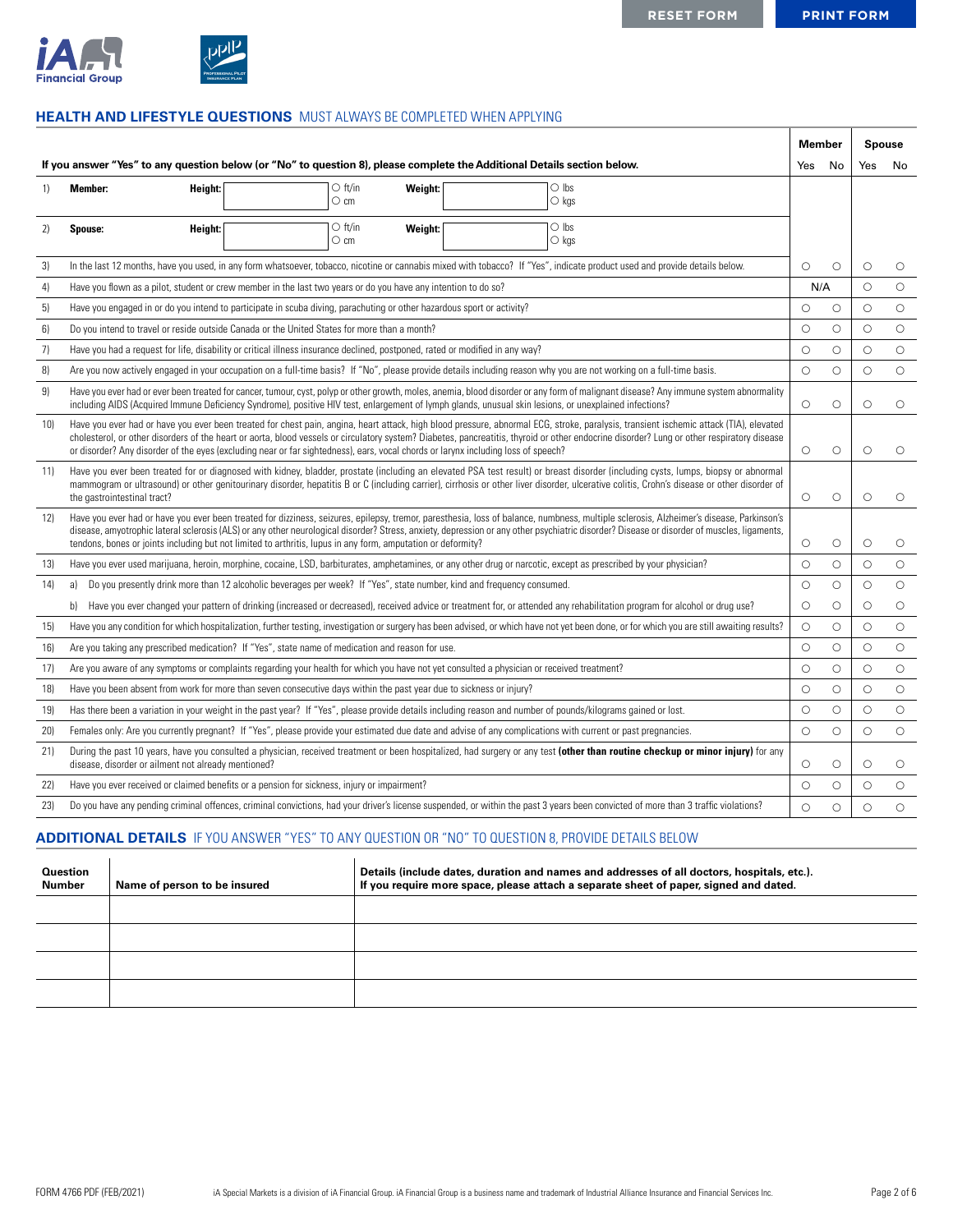

### **FAMILY HISTORY QUESTION** MUST ALWAYS BE COMPLETED WHEN APPLYING

Have any of your natural parents, brothers or sisters ever undergone bypass surgery or suffered from any of the following conditions: Heart attack, angina or any other heart condition, stroke, polycystic kidney disease, diabetes, cancer (if "Yes", specify type), Alzheimer's disease, Parkinson's disease, multiple sclerosis, amyotrophic lateral sclerosis (ALS), Huntington's disease, alcoholism, nervous or mental disorder, or any other hereditary disease?

| Member |    | <b>Spouse</b> |    |
|--------|----|---------------|----|
| Yes    | No | Yes           | No |
|        |    | . .           |    |

If "Yes", please complete the following table. If you require more space, please attach a separate sheet of paper, signed and dated.

|                 | <b>Member</b> |                            |                                 | <b>Spouse</b> |                            |                                 |  |
|-----------------|---------------|----------------------------|---------------------------------|---------------|----------------------------|---------------------------------|--|
|                 | Condition     | Age at Onset/<br>Diagnosis | Age at Death<br>(if applicable) | Condition     | Age at Onset/<br>Diagnosis | Age at Death<br>(if applicable) |  |
| Father          |               |                            |                                 |               |                            |                                 |  |
| Mother          |               |                            |                                 |               |                            |                                 |  |
| <b>Brothers</b> |               |                            |                                 |               |                            |                                 |  |
| Sisters         |               |                            |                                 |               |                            |                                 |  |

### **PERSONAL PHYSICIAN INFORMATION** MUST ALWAYS BE COMPLETED WHEN APPLYING

### **Member's Personal Physician Information**

| Personal Physician's Name                                            |                         | Telephone |       |             |
|----------------------------------------------------------------------|-------------------------|-----------|-------|-------------|
|                                                                      |                         |           |       |             |
| <b>Street Address</b>                                                | City                    |           | Prov. | Postal Code |
|                                                                      |                         |           | --    |             |
| Date last consulted ANY Doctor (dd-mmm-yyyy)                         | Reason for consultation |           |       |             |
|                                                                      |                         |           |       |             |
| Results (e.g. normal), diagnosis, treatment or medication prescribed |                         |           |       |             |
|                                                                      |                         |           |       |             |
| <b>Spouse's Personal Physician Information</b>                       |                         |           |       |             |
| Personal Physician's Name                                            |                         | Telephone |       |             |
|                                                                      |                         |           |       |             |
| <b>Street Address</b>                                                | City                    |           | Prov. | Postal Code |
|                                                                      |                         |           | --    |             |
| Date last consulted ANY Doctor (dd-mmm-yyyy)                         | Reason for consultation |           |       |             |
|                                                                      |                         |           |       |             |
| Results (e.g. normal), diagnosis, treatment or medication prescribed |                         |           |       |             |
|                                                                      |                         |           |       |             |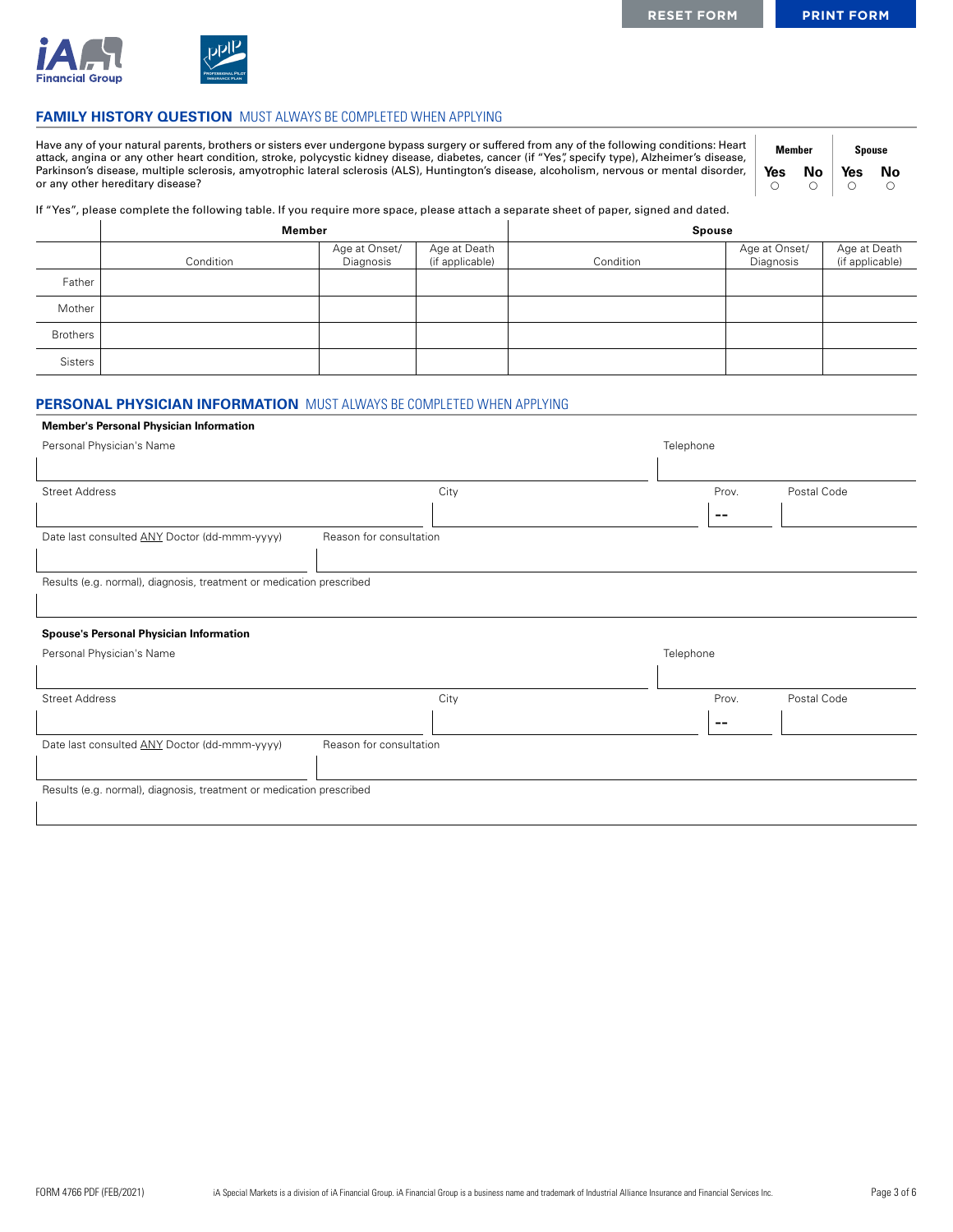

## **PAYMENT INFORMATION**

{ **Monthly Pre-Authorized Debit (PAD) –** I have completed a Pre-Authorized Debit (PAD) Agreement Form, authorizing Professional Pilot Insurance Plan (PPIP) to withdraw the required premium (plus applicable taxes) from my account.

## **AUTHORIZATION** FORM MUST BE SIGNED IN INK

I acknowledge receipt of the Disclosure Notice (attached) describing the operation of the Medical Information Bureau. I authorize:

- a) any health care professional as well as any other public or private health or social service establishment, any insurance company, the Medical Information Bureau, any insurance plan sponsor, any agent, broker or market intermediary, any third party administrator, any personal information agents or professional investigation agencies and any government agency, or other organization, institution or person that has any records or knowledge of me or my health, to give to Industrial Alliance Insurance and Financial Services Inc. (the "Company") or its reinsurers any such information for the purpose of the risk assessment, administration or investigation of a subsequent claim.
- b) the Company or its reinsurers to release and exchange any personal information obtained to the above persons and organizations for the purposes of assessment of this application, the administration of any certificate issued and the investigation of any claim.
- c) the Company to test and evaluate a specimen of my blood, urine or saliva for the purpose of assessing me as an insurance risk. This analysis includes testing for HIV infection.
- d) the Company to release any abnormal test results to my personal physician.

I acknowledge that all correspondence relating to this application, including the requirement for additional medical information and the communication of any underwriting decision, will be directed to the applicant. If applying for dependent coverage, all communication will be directed to the member.

I further acknowledge receipt of the Notice on Privacy and Confidentiality (attached) summarizing certain privacy practices regarding collection, use and disclosure of my personal information. I agree to the use of my personal information for the purposes outlined in this application. I understand that my consent to the use of any information to offer me products and services is optional and that if I wish to discontinue such use I may call or write to the Company at the telephone number or address shown on this application.

I confirm that the foregoing answers, forming part of an application for group insurance to the Company are true, full, complete and correctly recorded, and together with any other forms signed by me in connection with this application form the basis for any certificate issued hereunder. I understand that any group insurance arising from this application may not be valid if there is any incorrect answer or misrepresentation in this application or if there is any change in my insurability between the date of this application and the effective date of coverage. I acknowledge that it is my responsibility to notify the Company of any change in my health or insurability. I agree that my insurance will not take effect until my properly completed application has been approved by the Company and the first month's premium has been paid.

A copy of this signed authorization shall be as valid as the original.

| X                                             |                    |                                          |                    |
|-----------------------------------------------|--------------------|------------------------------------------|--------------------|
| <b>Member Signature</b><br>(must always sign) | Date (dd-mmm-yyyy) | <b>Spouse Signature</b><br>(if applying) | Date (dd-mmm-yyyy) |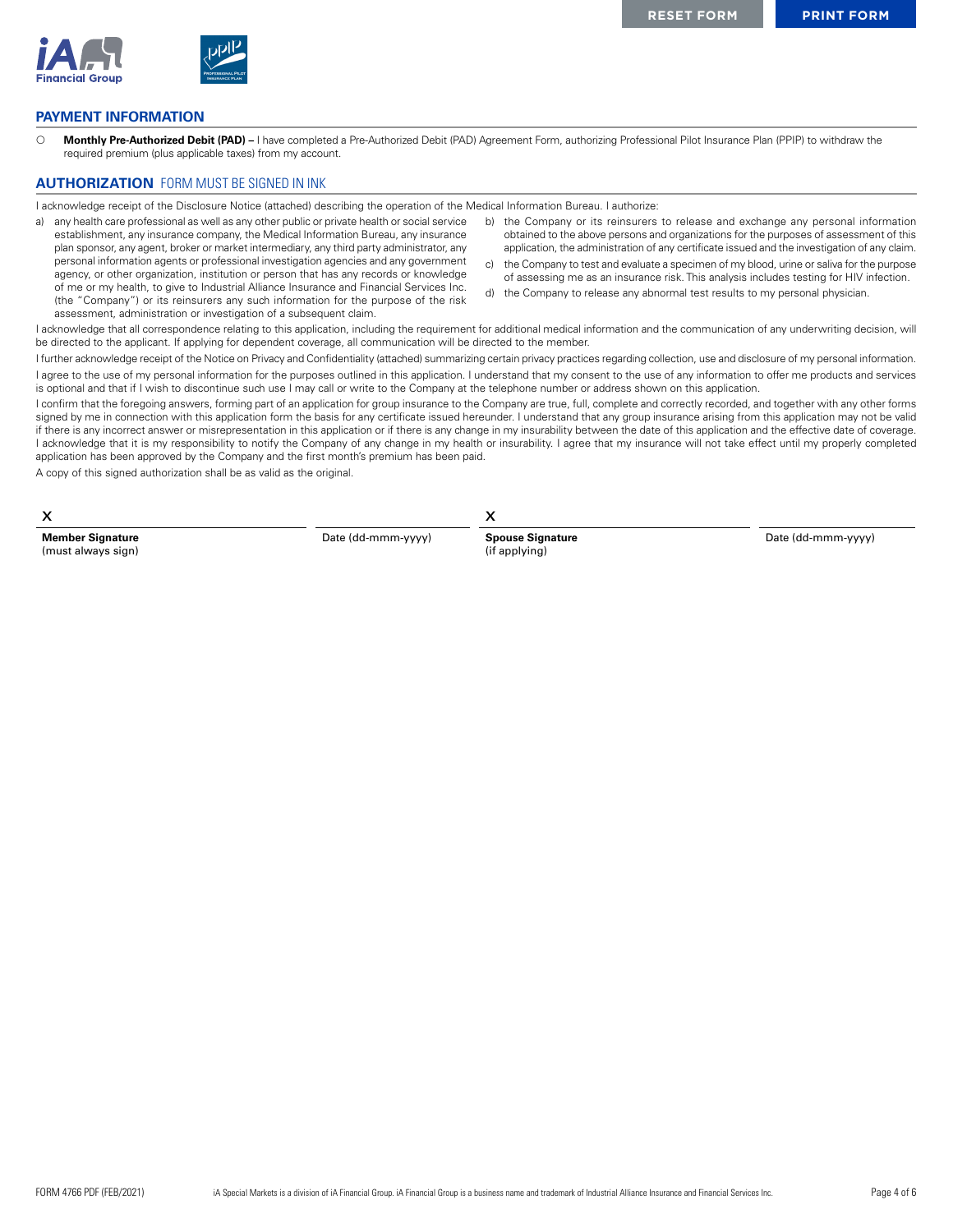

# PRE-AUTHORIZED DEBIT (PAD) AGREEMENT **Please complete, print and sign**

| Last Name                                                              | Given Name            |      | Initials       | Member/Employee ID |             |
|------------------------------------------------------------------------|-----------------------|------|----------------|--------------------|-------------|
| STEP 1 - PROVIDE DETAILS FOR MONTHLY PRE-AUTHORIZED DEBITS             |                       |      |                |                    |             |
| ATTACH A PERSONALIZED 'VOID' CHEQUE OR COMPLETE THE INFORMATION BELOW  |                       |      |                |                    |             |
| <b>ACCOUNT DETAILS</b>                                                 |                       |      |                |                    |             |
| Name(s) of Account Holder(s) as shown on Financial Institution records |                       |      |                |                    |             |
|                                                                        |                       |      |                |                    |             |
| Street Address of Account Holder(s)                                    |                       | City |                | Prov.              | Postal Code |
|                                                                        |                       |      |                |                    |             |
| Name of Financial Institution                                          |                       |      |                |                    |             |
|                                                                        |                       |      |                |                    |             |
| Street Address of Branch                                               |                       | City |                | Prov.              | Postal Code |
|                                                                        |                       |      |                |                    |             |
| <b>Financial Institution Number</b>                                    | <b>Transit Number</b> |      | Account Number |                    |             |
|                                                                        |                       |      |                |                    |             |

○ Fixed ØVariable

### **STEP 2 - REVIEW AND PROVIDE AUTHORIZATION**

### **RECOURSE**

You have certain recourse rights if any debit does not comply with this agreement. For example, you have the right to receive reimbursement for any debit that is not authorized or is not consistent with this PAD Agreement. To obtain more information on your recourse rights, contact your financial institution or visit www.cdnpay.ca.

### **AUTHORIZATION** FORM MUST BE SIGNED IN INK

I/we, as the Account Holder(s), authorize Professional Pilot Insurance Plan ('PPIP') and the financial institution named above or as indicated on the attached 'VOID' cheque, to withdraw variable monthly payments from my/our account, at the branch indicated, for the purpose of collecting premiums and any applicable sales tax for insurance under this policy.

The PAD amount will be debited from the account indicated above on the 1st day of each month or the next business day. I/we agree to notify PPIP in writing, if there is any change to the banking information set out above.

**I/we waive the right to receive pre-notification of the amount to be debited each month and the date of such debit. I/we agree that PPIP will provide written notice of the amount of the PAD at least three (3) calendar days before the first PAD is debited and before any increase to the PAD amount is debited, except when the increase is due to a change in sales taxes, or the increase to the PAD amount is a result of my/our request.**

**I/we may cancel this PAD Agreement at any time, subject to providing notice to PPIP at the address provided below. This notification must be received at least ten (10) business days before the next debit is scheduled. I/we may obtain a sample cancellation form, or more information on my/our right to cancel a PAD Agreement at my/our financial institution or by visiting www.cdnpay.ca.**

I/we understand that cancellation of this PAD Agreement will not have any effect on the insurance provided under this policy, provided that payment is received when due and is made in accordance with the terms of this policy.

This PAD Agreement only applies to the method of payment. I/we understand that completing this PAD Agreement does not mean that the application for insurance coverage has been approved.

| <b>Pilot Member Signature</b><br>(must always sign) | Date (dd-mmm-yyyy) | Signature of all other Account Holder(s)<br>(if a required signatory to this account) | Date (dd-mmm-yyyy) |  |  |
|-----------------------------------------------------|--------------------|---------------------------------------------------------------------------------------|--------------------|--|--|
| <b>PLEASE SEND YOUR COMPLETED FORM TO:</b>          |                    |                                                                                       |                    |  |  |

### **HUB International Insurance Brokers Professional Pilot Insurance Plan**

120, 6712 Fisher Street SE, Calgary, AB T2H 2A7

Contact us toll-free at **1-888-724-1444** Monday to Friday from 8:30 to 16:30 (Mountain Time) or email **rbi\_pilot\_insurance@hubinternational.com**